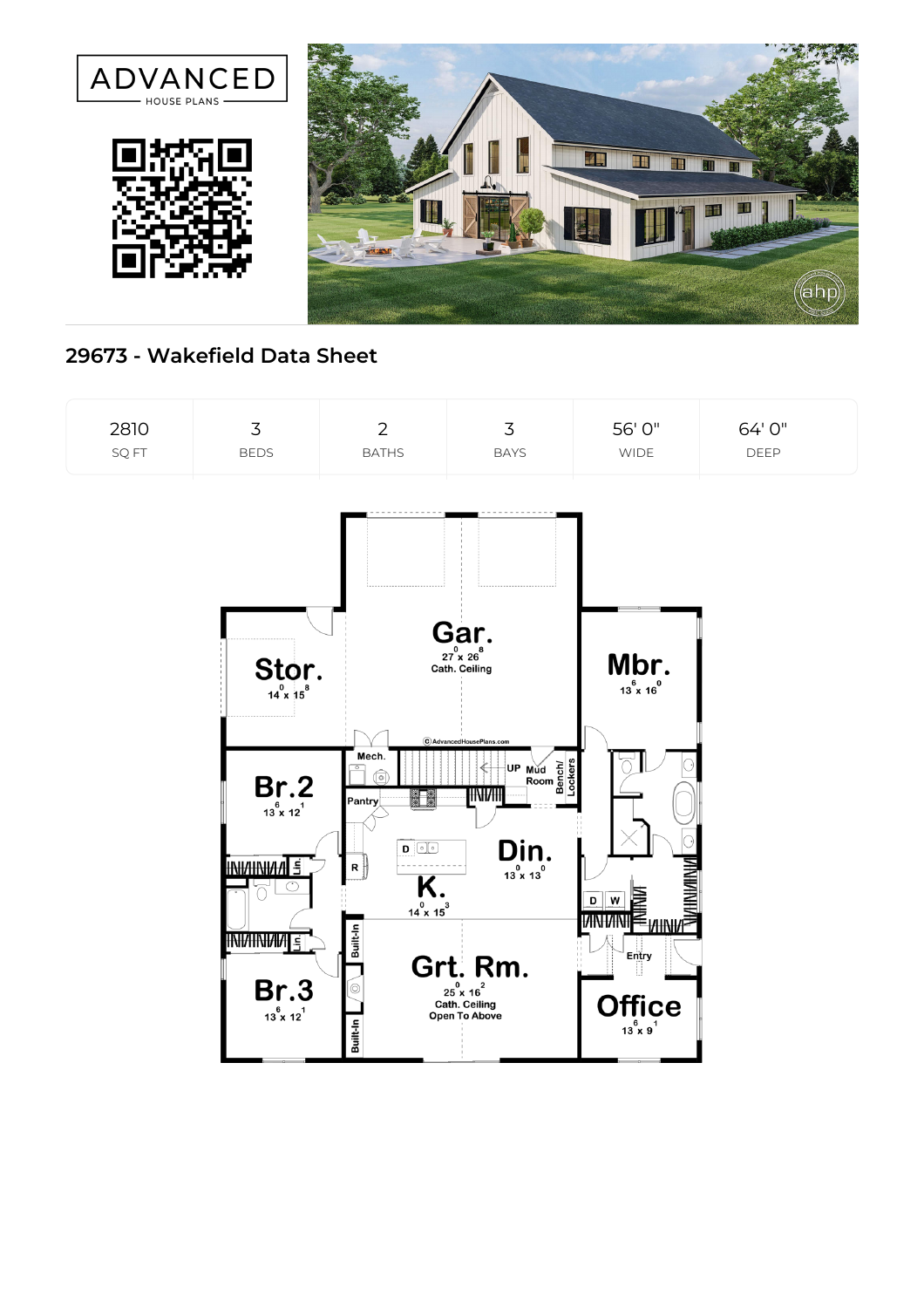

## **Construction Specs**

| Layout                                          |                |
|-------------------------------------------------|----------------|
| Bedrooms                                        | 3              |
| Bathrooms                                       | $\overline{2}$ |
| Garage Bays                                     | 3              |
| <b>Square Footage</b>                           |                |
| Main Level                                      | 2297 Sq. Ft.   |
| Second Level                                    | 513 Sq. Ft.    |
| Garage                                          | 979 Sq. Ft.    |
| <b>Total Finished Area</b>                      | 2810 Sq. Ft.   |
| <b>Exterior Dimensions</b>                      |                |
| Width                                           | 56' 0"         |
| Depth                                           | 64' 0"         |
| Ridge Height<br>Calculated from main floor line | 31'            |